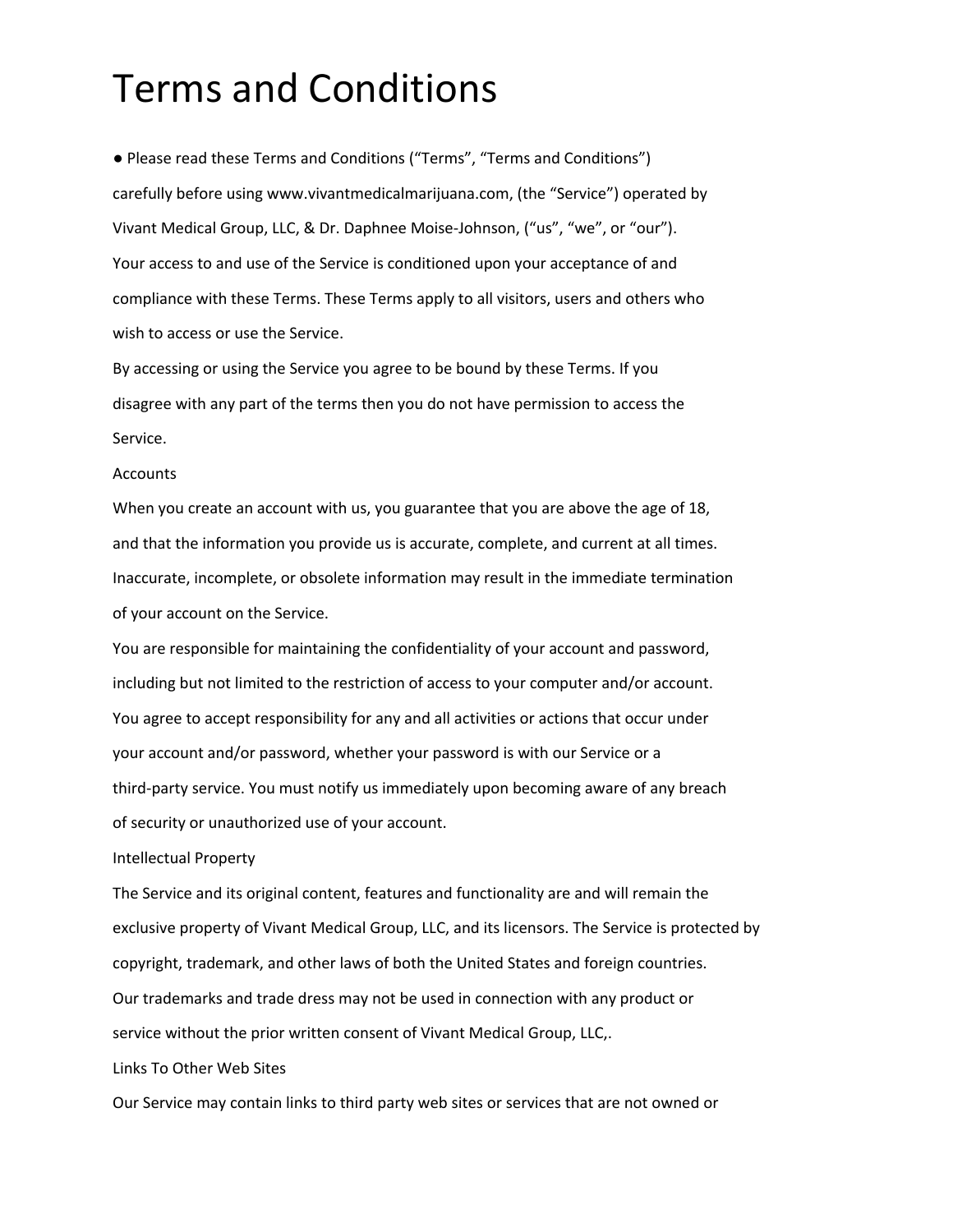controlled by Vivant Medical Group, LLC,

Vivant Medical Group, LLC, has no control over, and assumes no responsibility for the content, privacy policies, or practices of any third-party web sites or services. We do not warrant the offerings of any of these entities/individuals or their websites.

You acknowledge and agree that Vivant Medical Group, LLC, shall not be responsible or liable, directly or indirectly, for any damage or loss caused or alleged to be caused by or in connection with use of or reliance on any such content, goods or services available on or through any such third-party web sites or services.

We strongly advise you to read the terms and conditions and privacy policies of any third party web sites or services that you visit.

## Termination

We may terminate or suspend your account and bar access to the Service immediately, without prior notice or liability, under our sole discretion, for any reason whatsoever and without limitation, including but not limited to a breach of the Terms.

If you wish to terminate your account, you may simply discontinue using the Service. All provisions of the Terms which by their nature should survive termination shall survive termination, including, without limitation, ownership provisions, warranty disclaimers, indemnity and limitations of liability.

#### Indemnification

You agree to defend, indemnify and hold harmless Vivant Medical Group, LLC, and its licensee and licensors, and their employees, contractors, agents, officers and directors, from and against any and all claims, damages, obligations, losses, liabilities, costs or debt, and expenses (including but not limited to attorney's fees), resulting from or arising out of a) your use and access of the Service, by you or any person using your account and password, or b) a breach of these Terms.

#### Limitation Of Liability

#### In no event shall

Vivant Medical Group, LLC, nor its directors, employees, partners, agents, suppliers, or affiliates, be liable for any indirect, incidental, special, consequential or punitive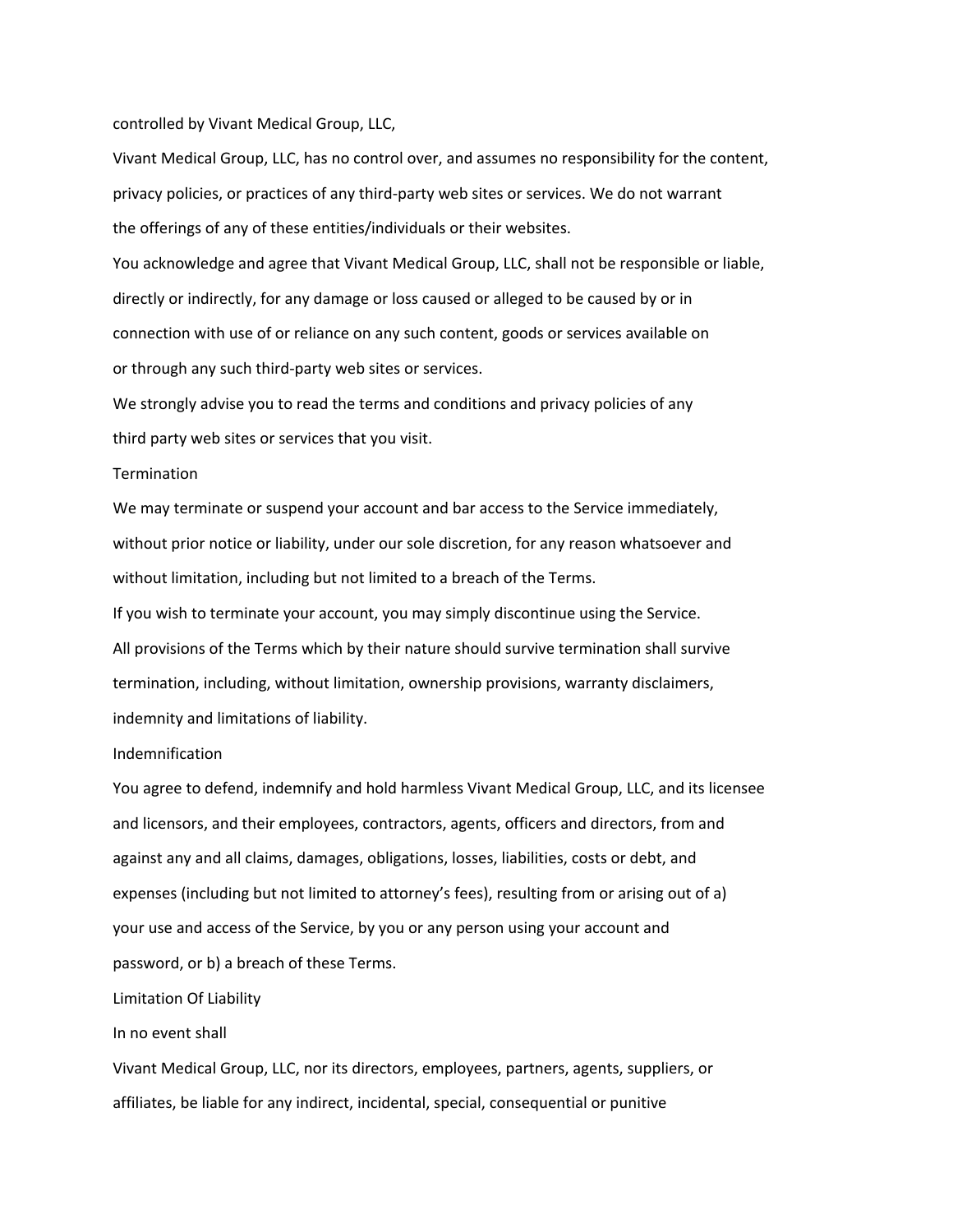damages, including without limitation, loss of profits, data, use, goodwill, or other intangible losses, resulting from (i) your access to or use of or inability to access or use the Service; (ii) any conduct or content of any third party on the Service; (iii) any content obtained from the Service; and (iv) unauthorized access, use or alteration of your transmissions or content, whether based on warranty, contract, tort (including negligence) or any other legal theory, whether or not we have been informed of the possibility of such damage, and even if a remedy set forth herein is found to have failed of its essential purpose.

## Disclaimer

Your use of the Service is at your sole risk. The Service is provided on an "AS IS" and "AS AVAILABLE" basis. The Service is provided without warranties of any kind, whether express or implied, including, but not limited to, implied warranties of merchant ability, fitness for a particular purpose, non-infringement or course of performance. Vivant Medical Group, LLC, its subsidiaries, affiliates, and its licensors do not warrant that a) the Service will function uninterrupted, secure or available at any particular time or location; b) any errors or defects will be corrected; c) the Service is free of viruses or other harmful components; or d) the results of using the Service will meet your requirements.

## Exclusions

Some jurisdictions do not allow the exclusion of certain warranties or the exclusion or limitation of liability for consequential or incidental damages, so the limitations above may not apply to you.

#### Governing Law

These Terms shall be governed and construed in accordance with the laws of Florida, United States, without regard to its conflict of law provisions.

Our failure to enforce any right or provision of these Terms will not be considered a waiver of those rights. If any provision of these Terms is held to be invalid or unenforceable by a court, the remaining provisions of these Terms will remain in effect. These Terms constitute the entire agreement between us regarding our Service, and